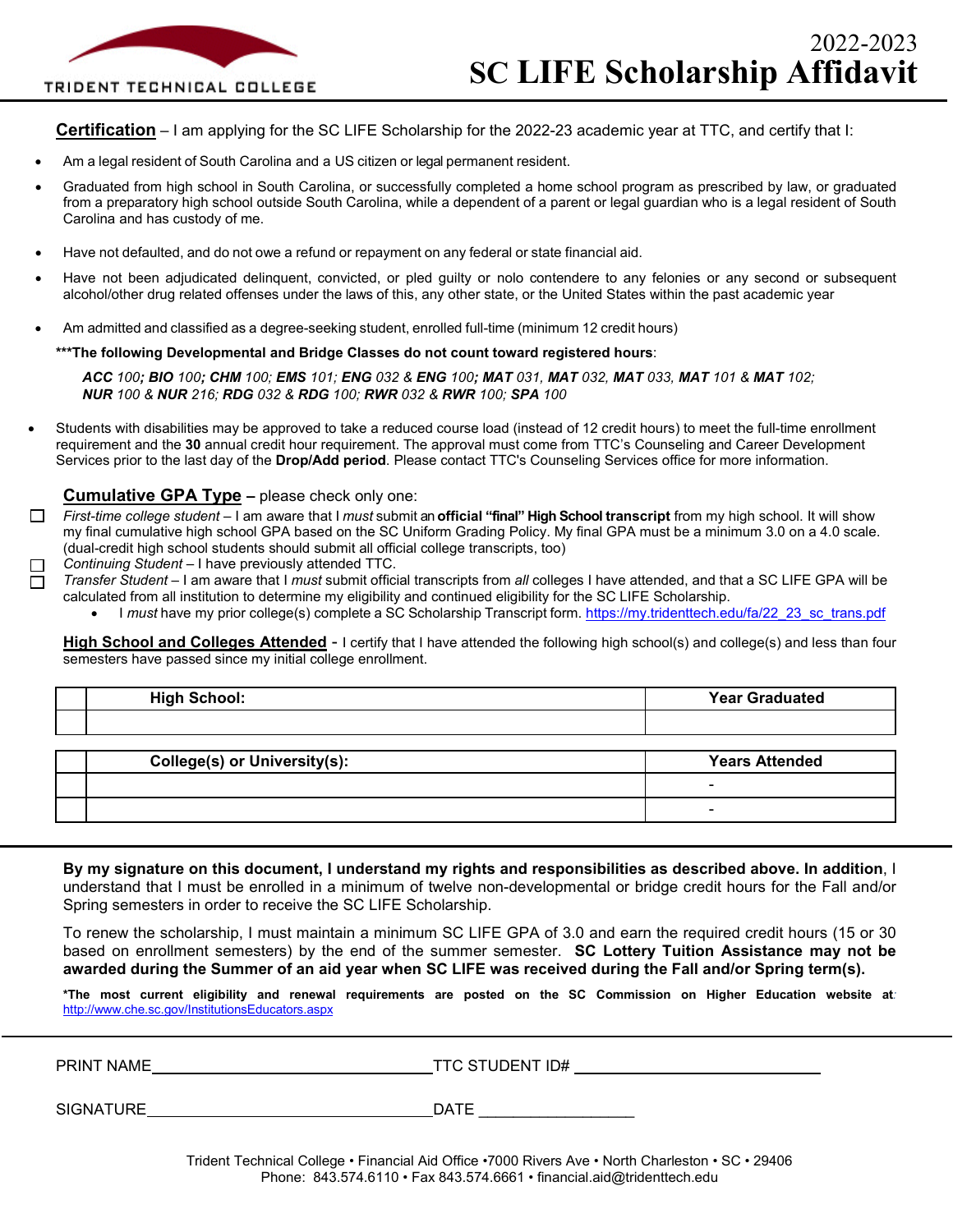

### **SC LIFE Scholarship provides up to \$5,000 per year in tuition and/or book costs for eligible students. (fall and spring semesters only)**

#### **Current SC LIFE Scholarship eligibility criteria:**

- Be a S.C. resident or a dependent of a S.C. Resident
- Graduate from a S.C. high school with a minimum cumulative SC weighted GPA of 3.0
- Submit official final SC high school transcript. Your GPA calculated date must be on or before June 15, 2022.

# **Here's what to do if you are SC LIFE Scholarship eligible:**

#### **Apply to TTC online [at www.tridenttech.edu/start/apply.](http://www.tridenttech.edu/start/apply)** Within a few days, Admissions will send an acknowledgment letter with your access information for

**my.tridenttech.edu**, TTC's student portal. **Check your email often!** The TTC Financial Aid office communicates with you through **my.tridenttech.edu** email.



**Submit final official high school transcripts to TTC's Admissions office.**

- Final GPA must be a minimum of 3.0 on the SC Uniform Grading Policy.
- Official transcripts must include ALL final grades, with no work inprogress, and a calculation date on or before June15.

#### **Complete and submit the SC LIFE Scholarship Affidavit. You can get the affidavit:**

- At any TTC campus
- In your TTC email discussing the SC LIFE Scholarship.

**Enroll in 12 college-level credit hours of non-remedial coursework.** 

- Students enrolled in less than 12 college-level credit hours due to remedial/bridge coursework may postpone SC LIFE Scholarship for up to two semesters.
- Students enrolled in remedial/bridge coursework may be eligible to receive SC Lottery-funded Tuition Assistance. SC Lottery Tuition Assistance requires FAFSA completion. Complete the 2022-23 FAFSA [at](http://www.fafsa.gov/) [www.fafsa.gov](http://www.fafsa.gov/) prior to June 30, 2023.

#### **These classes do not count toward the full-time enrollment, or annual credit hour renewal, requirements.**

| <b>ACC 100</b>           | <b>BIO 100</b>           | <b>CHM 100</b>           | <b>EMS 101</b>           |
|--------------------------|--------------------------|--------------------------|--------------------------|
| <b>ENG 032 &amp; 100</b> | MAT 031, 032 & 033       | <b>MAT 101 &amp; 102</b> | <b>NUR 100 &amp; 216</b> |
| <b>RDG 032 &amp; 100</b> | <b>RWR 032 &amp; 100</b> | <b>SPA 100</b>           |                          |